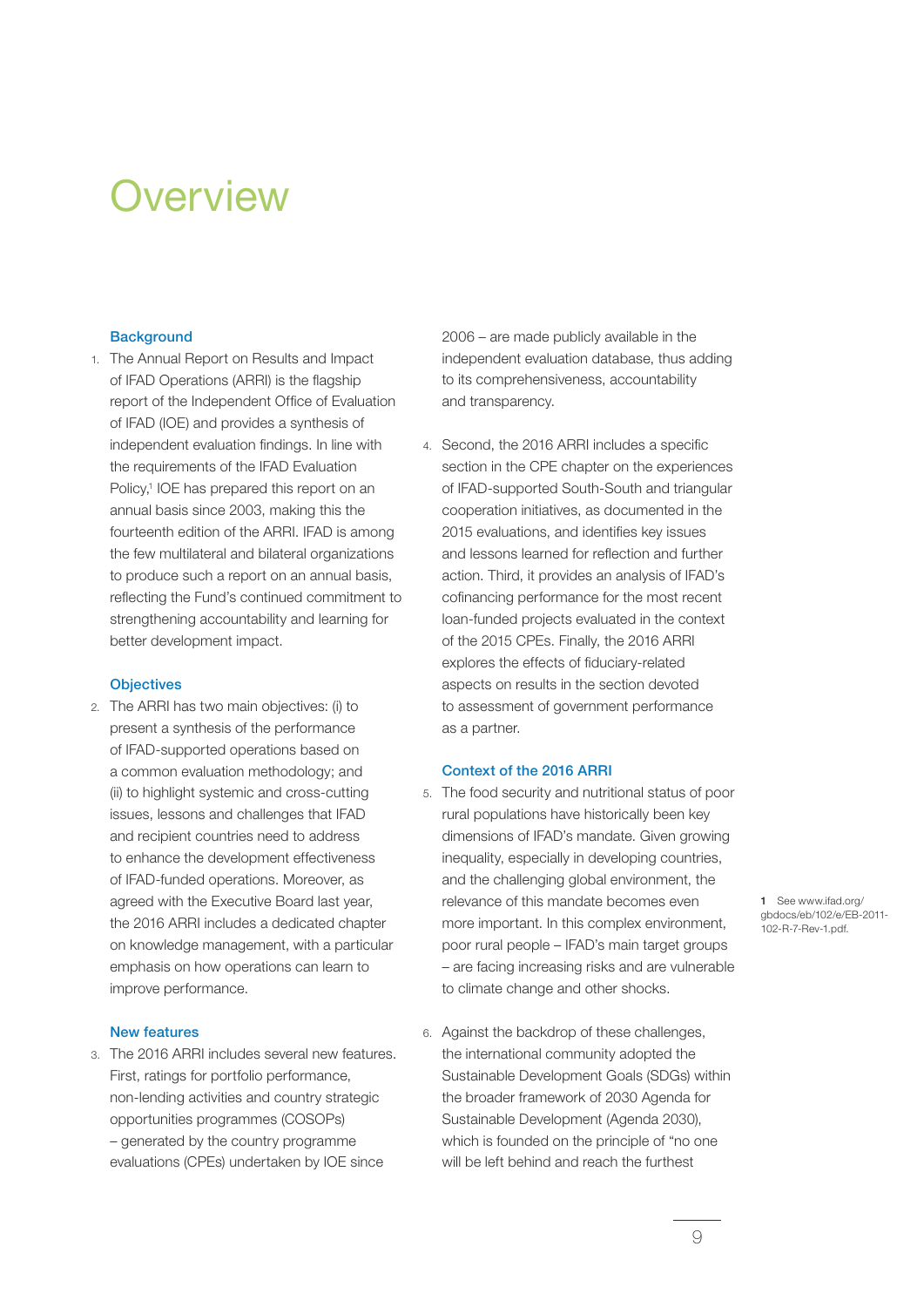behind first". The centrality of smallholder agriculture and rural development to the global agenda underlines the relevance and importance of IFAD's mandate and provides a key reference for its policies, priorities and development interventions in the Tenth Replenishment of IFAD's Resources (IFAD10) and beyond.

- 7. During the Ninth Replenishment of IFAD's Resources (IFAD9), the emphasis on the key dimensions of the Fund's mandate – reducing rural poverty and improving the food security and nutritional status of poor rural people – constituted the foundation of the IFAD Strategic Framework 2016-2025 and is at the centre of IFAD's operational priorities for IFAD10.
- 8. IFAD measures its contribution to the above global objectives of poverty reduction and better food security and nutrition through the Results Measurement Framework (RMF), which covers a three-year period and sets indicators and targets for the Fund's country programmes and projects and measures performance against them. The RMF also sets targets and indicators for the quality of internal processes and management, which lead to good results on the ground.
- 9. The 2016 ARRI assesses results against some of the main indicators in the RMF for IFAD9, while also identifying opportunities and challenges in light of the priorities for IFAD10 and beyond.

## Independent evaluation database and data sources

10. The independent evaluation database is publicly available. It includes project ratings from 327 independent evaluations carried out by IOE since 2002 and, as mentioned earlier, it now also includes ratings generated by the CPEs<sup>2</sup> in a separate table. The database contains ratings for those projects that have been evaluated more than once by IOE over the years. Thus, only the most recent ratings

for each project evaluated by IOE are used in preparing the ARRI. As such, the 2016 ARRI draws on a database of 270 project evaluations completed by IOE since 2002.

## Age of the portfolio

11. Of the 40 new evaluated projects included in this year's ARRI, 6 were approved from 1997 to 2001, 16 from 2002 to 2005, and 18 from 2006 to 2009. None of these projects are still ongoing: 1 closed in 2006, 7 closed from 2009 to 2012, and 32 from 2013 to 2015. The average project duration was 8.7 years, with eight projects having an implementation period of more than 10 years. Thus, although these projects were designed 10 years ago or more, a large number of them were under implementation until recently.

# **Methodology**

- 12. The project evaluations informing the 2016 ARRI were performed in 2015 and thus follow the provisions of the 2009 Evaluation Manual.
- 13. Each project is assessed and rated across seven internationally recognized evaluation criteria, including: relevance, effectiveness, efficiency, rural poverty impact, sustainability, gender equality and women's empowerment, and innovation and scaling up.
- 14. IOE also has two composite evaluation criteria: project performance and overall project achievement. Project performance is based on the ratings of three individual evaluation criteria (relevance, effectiveness and efficiency), whereas overall project achievement is based on all seven criteria applied by IOE. Last, but not least, each project is also evaluated for IFAD and government performance as partners, in line with practice at other international financial institutions.

## Rating scale and data series

 $15.$  IOE uses a six-point rating scale $3$  to assess performance in each evaluation criterion. The ratings, which are the foundation of performance reporting in IOE evaluations,

2 www.ifad.org/ evaluation/policy\_ and\_methodology/ tags/1852158.

3 Projects rated moderately satisfactory or better are in the 'satisfactory' zone (4-6), while projects rated moderately unsatisfactory or worse are in the 'unsatisfactory' zone (1-3).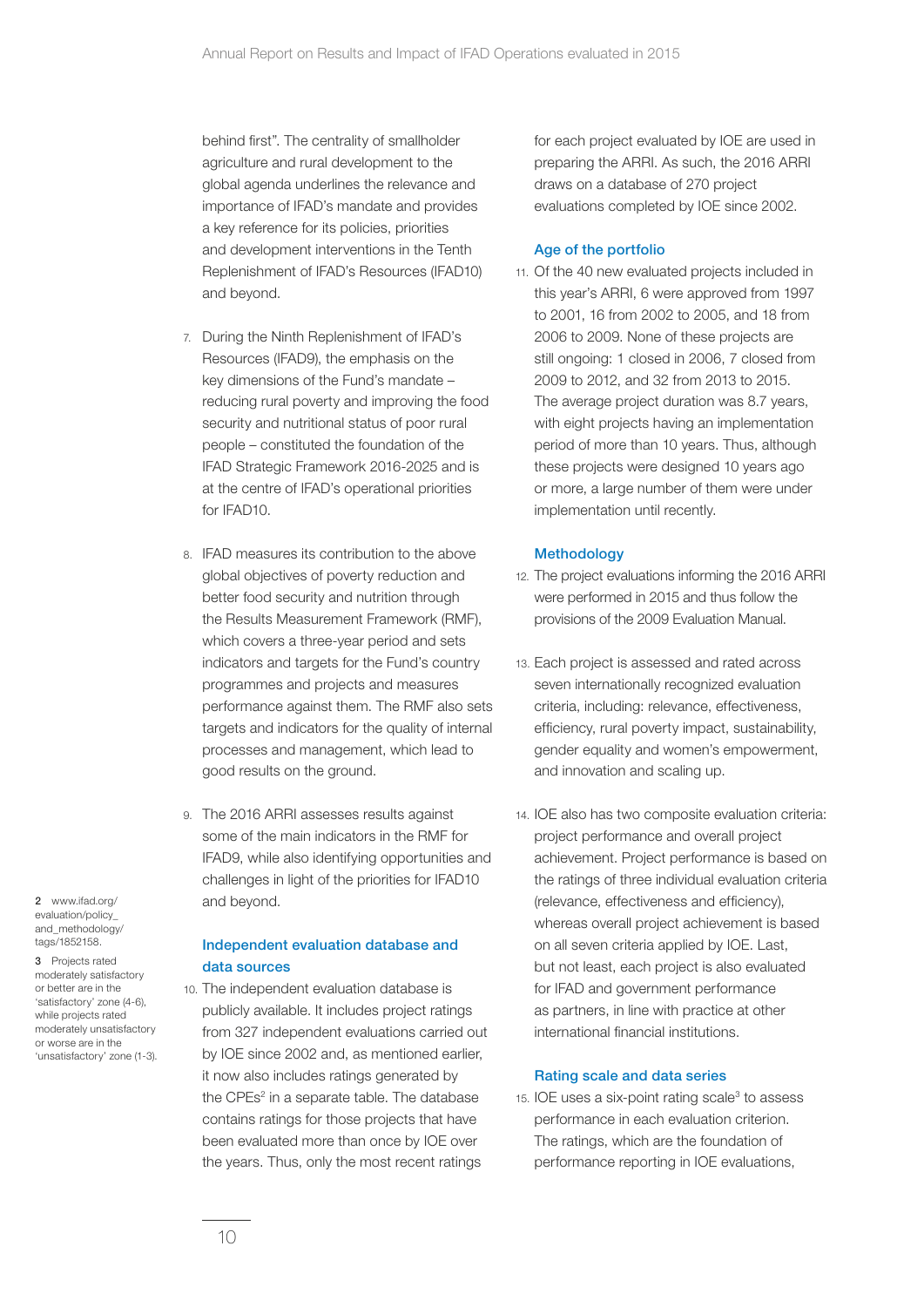are aggregated and used in ARRI analyses for reporting on IFAD's operational performance.

- 16. Project evaluation ratings are presented in two data series in the ARRI: (i) all evaluation data; and (ii) project completion report validation (PCRV)/project performance assessment (PPA) data only. The former presents project ratings from all evaluation reports going back to 2002; the latter contains only data from PCRVs, PPAs and impact evaluations. The PCRV/PPA data series currently includes ratings from 127 evaluations of the total 270 evaluations analysed in the 2016 ARRI. Both data series present the ratings by year of project completion.
- 17. Main trends in performance are explained through an analysis of the percentages of projects rated moderately satisfactory or better.
- 18. The 2016 ARRI also analyses the mean and median rating for selected evaluation criteria, along with the most commonly used measures of dispersion of a distribution,

which are the standard deviation and the interquartile range. This analysis helps indicate how close or how far performance actually is from an assigned rating.

## Project performance

- 19. The broad picture of project performance emerging from the 2016 ARRI is positive. The institution performed well in the IFAD9 period, with 80 per cent of projects rated moderately satisfactory or better for most of the criteria in 2012-2014. More specifically, IOE evaluations show that IFAD has made a positive contribution to rural poverty reduction, for which the percentage of moderately satisfactory or better projects increased from 87 per cent for operations completed in 2011-2013 to 92.3 per cent in 2012-2014 (chart 1). This is the result of the Fund's efforts to improve performance in key impact subdomains.
- 20. IFAD operations completed in 2012-2014 achieved the highest impact on household income and assets, as compared with other impact domains, with 92.3 per cent of the



## Chart 1 Rural poverty impact – by year of completion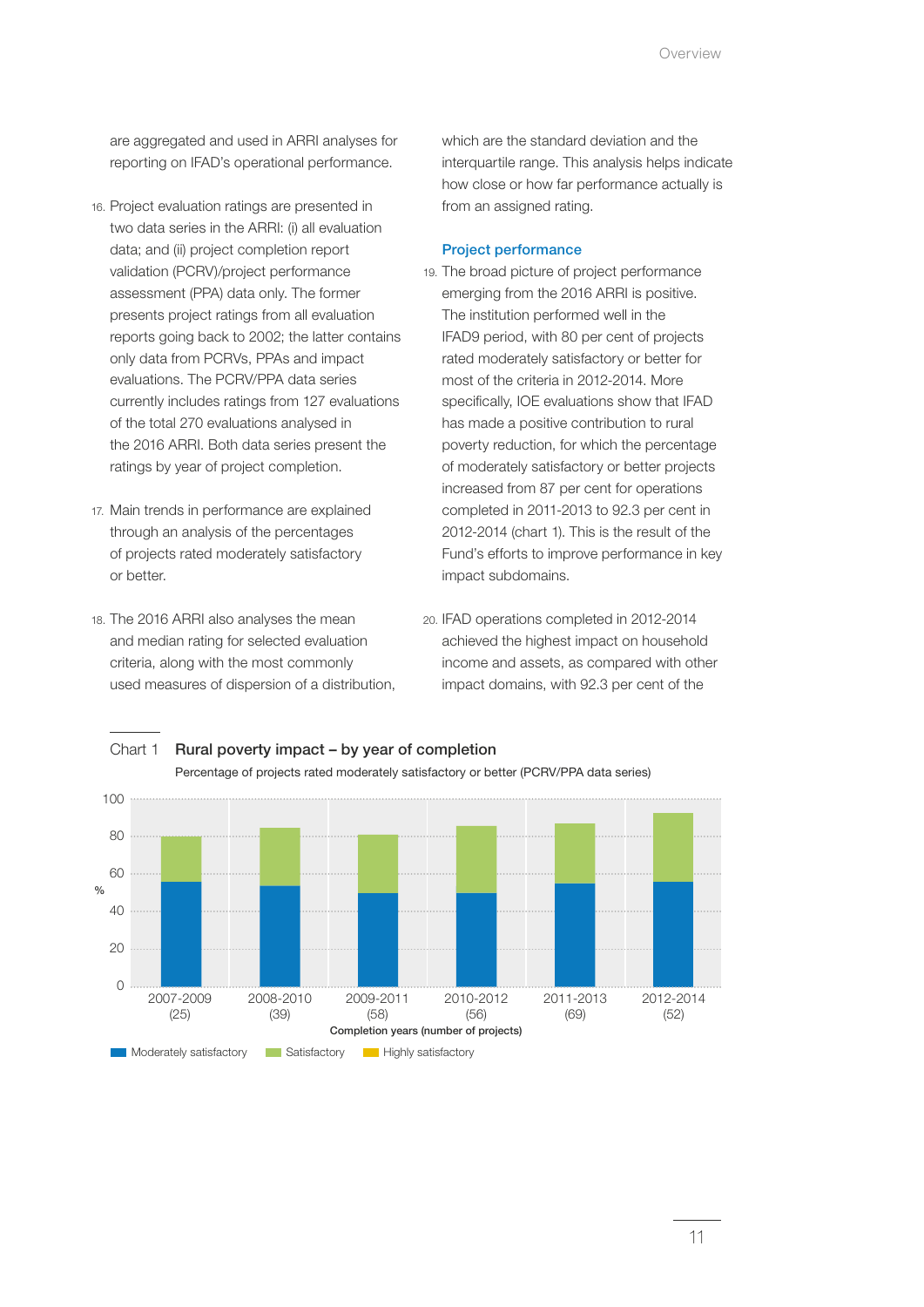projects completed in 2012-2014 rated moderately satisfactory or better as compared with 86 per cent in 2011-2013. Human and social capital and empowerment is also an area of strength, with nearly 91 per cent of the projects completed in 2012-2014 rated moderately satisfactory or better, out of which 7.3 per cent highly satisfactory.

- 21. The contribution of IFAD's operations to food security and agricultural productivity, which is the keystone of the Fund's mandate, has been substantive and positive in terms of both improving the availability of and access to food, and enhancing agricultural productivity. Eighty-six per cent of projects are assessed as moderately satisfactory or better in 2011-2013, which is the highest percentage since 2007.
- 22. As anticipated in previous ARRIs, the performance of IFAD and governments as partners keeps improving. IFAD performance as a partner is moderately satisfactory or better in 87 per cent of the projects completed in 2012-2014, of which 42.9 per cent are satisfactory projects. A key indicator in the assessment of IFAD's performance as a partner is cofinancing. Thus the 2016 ARRI introduced a new analysis to assess the performance of IFAD in cofinancing as part of the broader assessment of IFAD's performance as a partner. The cofinancing ratios have been calculated and analysed across the portfolio of new projects approved in the time frame covered by the six CPEs conducted in 2015. The results of the analysis show that IFAD surpassed the cofinancing ratio indicator in four countries out of six.
- 23. Government performance as a partner is among the most important factors in ensuring the successful outcome of IFADfinanced projects, as governments have the main responsibility for implementation of IFAD-financed projects and programmes. Their performance improved considerably – from 60 per cent of the projects rated moderately satisfactory or better in 2009-2011

to 82.2 per cent in 2012-2014. However, most of the projects were only moderately satisfactory and none of them were rated highly satisfactory. Project evaluations and CPEs, such as those undertaken for The Gambia and Nigeria, pointed to the management of fiduciary aspects – such as slow release of counterpart funds, delays in and quality of audit reports, and weak financial management – as major constraints on government performance.

- 24. The positive impact of IFAD-funded operations is also driven by IFAD's good performance in gender equality and women's empowerment and in innovation and scaling up. These are central operational priorities in both IFAD9 and IFAD10, and key principles of engagement in the Strategic Framework. IFAD-supported operations have been successful in empowering poor rural communities and vulnerable groups, including women, in participating in decision-making processes at all levels and accessing rural services, basic amenities and productive resources. Recent projects are devoting increasing attention to sensitizing men to the transformational role women can play in broader social and economic development activities. As a result, 90.2 per cent of the projects completed in 2012-2014 are in the moderately satisfactory or better zone, out of which 53 per cent are satisfactory or better.
- 25. In recent years, the Fund's performance in promoting innovative solutions for rural poverty reduction has generally been satisfactory and in line with the main pillars of the 2007 strategy and the innovation agenda of the Strategic Framework. However, further efforts are needed to ensure that successful approaches and technical innovations from IFAD operations can be replicated elsewhere and can ultimately be scaled up by governments, development partners and the private sector, beyond individual project areas or provinces, for a wider and more significant impact on rural poverty.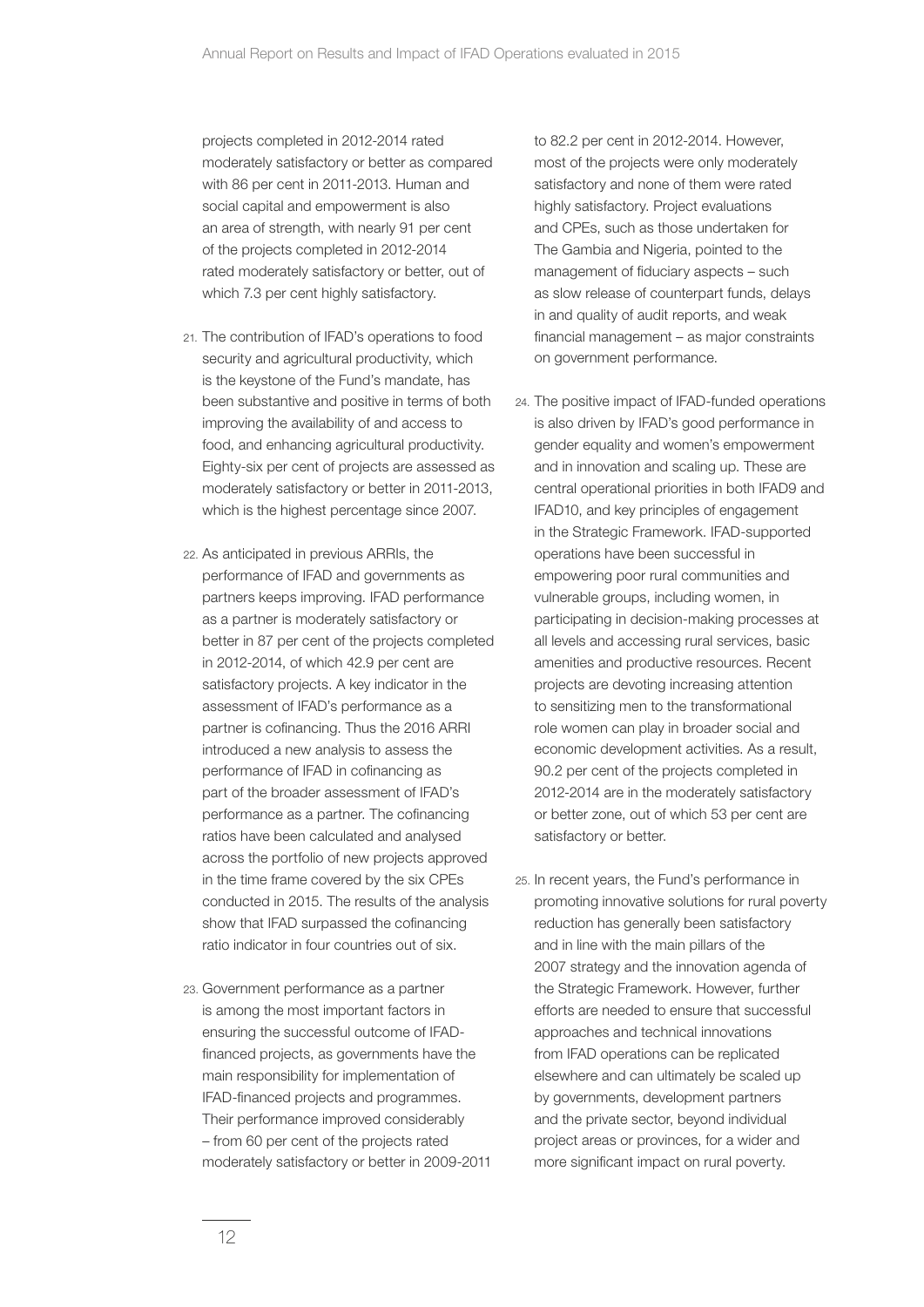- 26. In terms of benchmarking, IFAD's project performance remains at the forefront and is most similar to that of the agriculture sector operations of the World Bank, with 80 per cent of all operations evaluated as moderately satisfactory or better. IFAD's project performance is better than the performance of the agriculture sector operations of the Asian Development Bank and the African Development Bank. There are, however, some inherent challenges in benchmarking, such as the differing sector coverage and sizes of the organizations being compared. which need to be taken into account when interpreting findings.
- 27. Notwithstanding the good performance in key operational priorities, the ARRI identified a number of challenging areas that demand continued attention to raise the performance bar from moderately satisfactory projects to satisfactory and highly satisfactory. The first area concerns IFAD's targeting approach. Agenda 2030 is driven by the principle of "no one will be left behind and reach the furthest behind first". Along the same lines, targeting is one of IFAD's principles of engagement, which is central to its mandate of rural poverty reduction. Comprehensive targeting approaches enable operations to reach the poorest of the poor by combining solid livelihood and poverty analysis, based on context-specific circumstances, and dynamic participatory processes. Good poverty analysis at design makes projects more relevant, while a dynamic strategy to target the poor will lead to better effectiveness on the ground.
- 28. The 2015 evaluations found that poverty analyses conducted at design do not sufficiently capture the differences among groups of poor rural people. As a result, project activities often do not reach all target beneficiaries, in particular the poorest of the poor and other marginalized groups that are the most difficult to reach. Moreover, they are often not flexible enough to adapt

to changing contexts. Thus, more can be done to ensure that appropriate attention is devoted to IFAD's targeting strategies at design and that monitoring efforts are deployed during implementation.

- 29. The second key area is related to food security, nutrition and mainstreaming of nutrition-sensitive agriculture in the IFAD portfolio. While nutritional security is fundamental for better rural livelihoods, the evaluations found that IFAD-funded operations could have done more to explore and further improve the contribution that improved agricultural productivity can make to improved food security. Project results are mainly focused on productivity and have yet to reflect achievements in nutrition. With an increased urgency to address malnutrition, it is thus commendable that, for IFAD10, the Fund has adopted the 2016-2018 Action Plan to Mainstream Nutrition-Sensitive Agriculture, which aims to ensure that at least one third of new projects will be designed with a nutrition lens. Still, the ARRI concludes that more attention and efforts can be devoted to ensuring that all projects focusing on food security are nutrition-sensitive, in line with the organization's core mandate and the requirements of the new global agenda.
- 30. The quality of monitoring and evaluation (M&E) is the third area of attention that emerges from the 2015 evaluations. In line with previous annual reports, the 2016 ARRI concludes that weak project M&E systems and results measurement impinge on the assessment and attribution to IFAD operations of impact on rural poverty, and in particular on income, food security and nutrition. It is important to recognize and commend IFAD Management for its responsiveness to the challenges posed by results and impact measurement and the increased focus on strengthening its results culture and paying attention to improving its internal corporate performance monitoring and reporting instruments.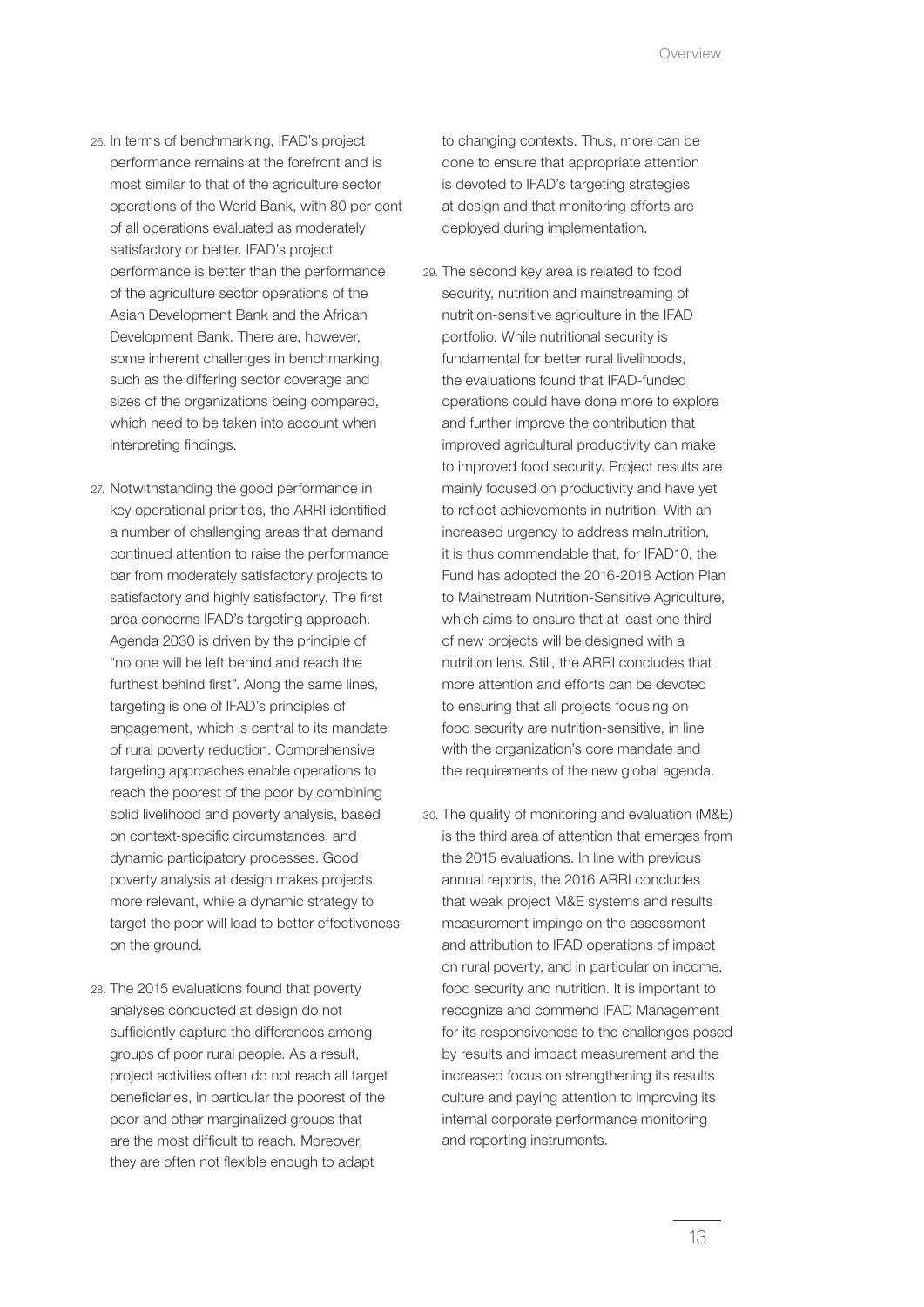31. However, more systematic efforts will be needed moving forward, as M&E systems in general have not received the required level of resources and attention. IFAD has the potential to bring immense field experience into the policy discourse, based on a systematic collection of evidence from operations. Yet, given the data gaps and lack of sound empirical impact assessment in many projects, M&E data are of limited use when it comes to dissemination of results and the scaling up of successful practices.

#### Peer-to-peer comparison

- 32. Following the practice introduced in last year's report, the 2016 ARRI presented the results of the peer-to-peer comparison between ratings by IOE and the Programme Management Department (PMD) for all evaluation criteria using the mean and mode values. The analysis draws from a larger sample of 126 projects completed in the period 2007-2014, as compared with 97 in the 2015 ARRI. For the 126 projects assessed in this analysis, PMD ratings were higher, on average, for all criteria.
- 33. Relevance presents the largest disconnect, where the PMD ratings tend to be 0.42 higher on average. Also the difference in the mode ratings is the same as last year. The IOE mode rating is 4 (moderately satisfactory) for every criterion except human and social capital and empowerment, for which the mode is 5 (satisfactory). The mode of PMD ratings is 5 (satisfactory), as presented by nine criteria, with a mode of 4 (moderately satisfactory) for the remaining ones. This demonstrates that the frequency of satisfactory ratings is higher in PMD assessments.

#### Country performance

34. Moving beyond the project level, CPEs provide a broader assessment of the IFAD/government partnership in the reduction of rural poverty and serve to inform the development of new country strategies and IFAD-supported activities in the country. CPEs assess portfolio

performance, non-lending activities (e.g. policy dialogue, knowledge management and partnership-building) and performance of country strategies, and identify lessons that cut across IFAD country programmes.

- 35. Historically, a total of 58 CPEs have been undertaken by IOE since the product was introduced in the 1990s. Of these, 36 have been conducted since 2006 based on a consistent methodology, including the use of ratings, which allows aggregation of results across country programmes. This year's ARRI is informed by the ratings of these 36 CPEs, including six new CPEs carried out in 2015 in Brazil, Ethiopia, The Gambia, India, Nigeria and Turkey.
- 36. Non-lending activities are mutually reinforcing actions to complement IFAD's investment projects. They are increasingly recognized as essential instruments in promoting institutional and policy transformation at the country level and in scaling up the impact of IFAD operations for deeper results in rural poverty reduction.
- 37. Chart 2 provides a summary of the performance of non-lending activities in the period 2006-2015. It shows that the plateau in performance in the period 2011-2014, analysed in the 2015 ARRI, has evolved into an improvement in knowledge management, but a worsening of performance in policy dialogue and partnership-building in 2013-2015.
- 38. Overall, performance in non-lending activities is only moderately satisfactory. Knowledge management shows an encouraging upward trend from 67 per cent of country programmes moderately satisfactory or better since 2010-2012 to 78 per cent in 2013-2015. The performance of policy dialogue declined from 73 per cent of country programmes rated moderately satisfactory or better in the period 2009-2011 to 58 per cent in 2011-2014, to 54 per cent in 2013-2015. None of them is satisfactory or highly satisfactory. The downward trend is even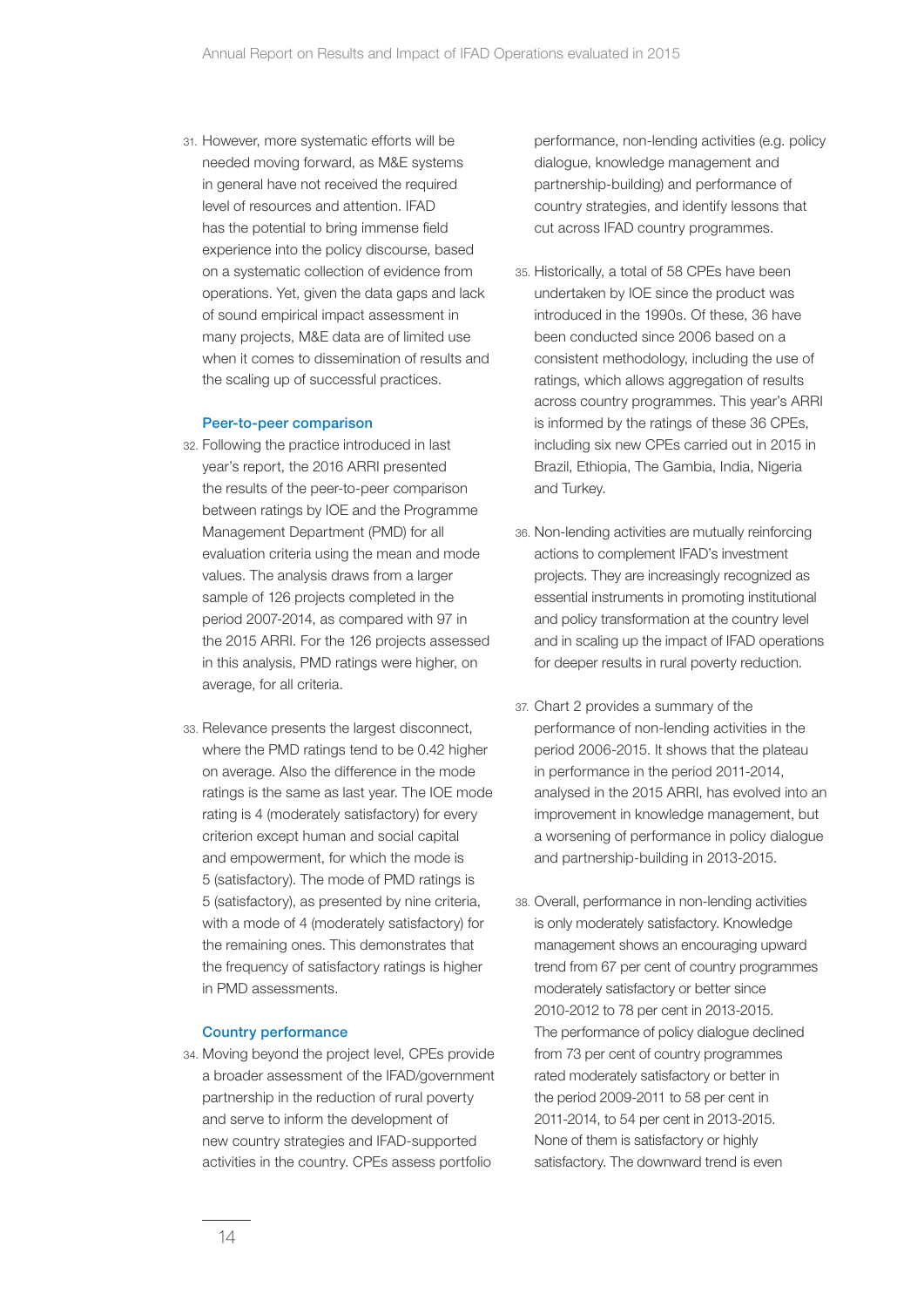

sharper for partnership-building. In this case, performance diminished from 91 per cent of country programmes assessed as moderately satisfactory or better in 2009-2011 to 75 per cent in 2011-2014, to 62 per cent in 2013-2015.

- 39. As anticipated by the 2015 ARRI, in both cases performance is below the targets of 70 per cent and 90 per cent set in the IFAD9 RMF for policy dialogue and partnership-building, respectively. The decline in performance raises concerns in view of the substantive contribution that the Fund is expected to make to the achievement of SDG17, which focuses on strengthening and revitalizing the global partnership for sustainable development, as well as in view of the IFAD10 target for 2018, which was increased to 85 per cent for policy dialogue.
- 40. The 2015 CPEs draw attention to some enabling factors that are key to enhancing IFAD's capacity to significantly engage in non-lending activities moving forward. First, the adoption of more strategic approaches

is key to strengthening the linkages between lending and non-lending activities to ensure synergies and improve development effectiveness. Second, efforts to expand coordination, partnerships and dialogue with a wider range of stakeholders, beyond the project level, can leverage the scaling up of successful experiences and results. This also requires close monitoring, systematic donor coordination and the development of a clear agenda for establishing stronger, strategic partnerships at the country level and better policy dialogue in support of national priorities for rural development as identified by host governments.

41. Finally, the 2015 CPEs highlight the special value of grants in supporting research partnerships and policy engagement, and in generating and sharing knowledge to advance smallholder farming, rural transformation and the fight against rural poverty. Yet opportunities exist to ensure more robust, tangible linkages on the ground between loans and grants, and to enhance the potential for learning from grant activities.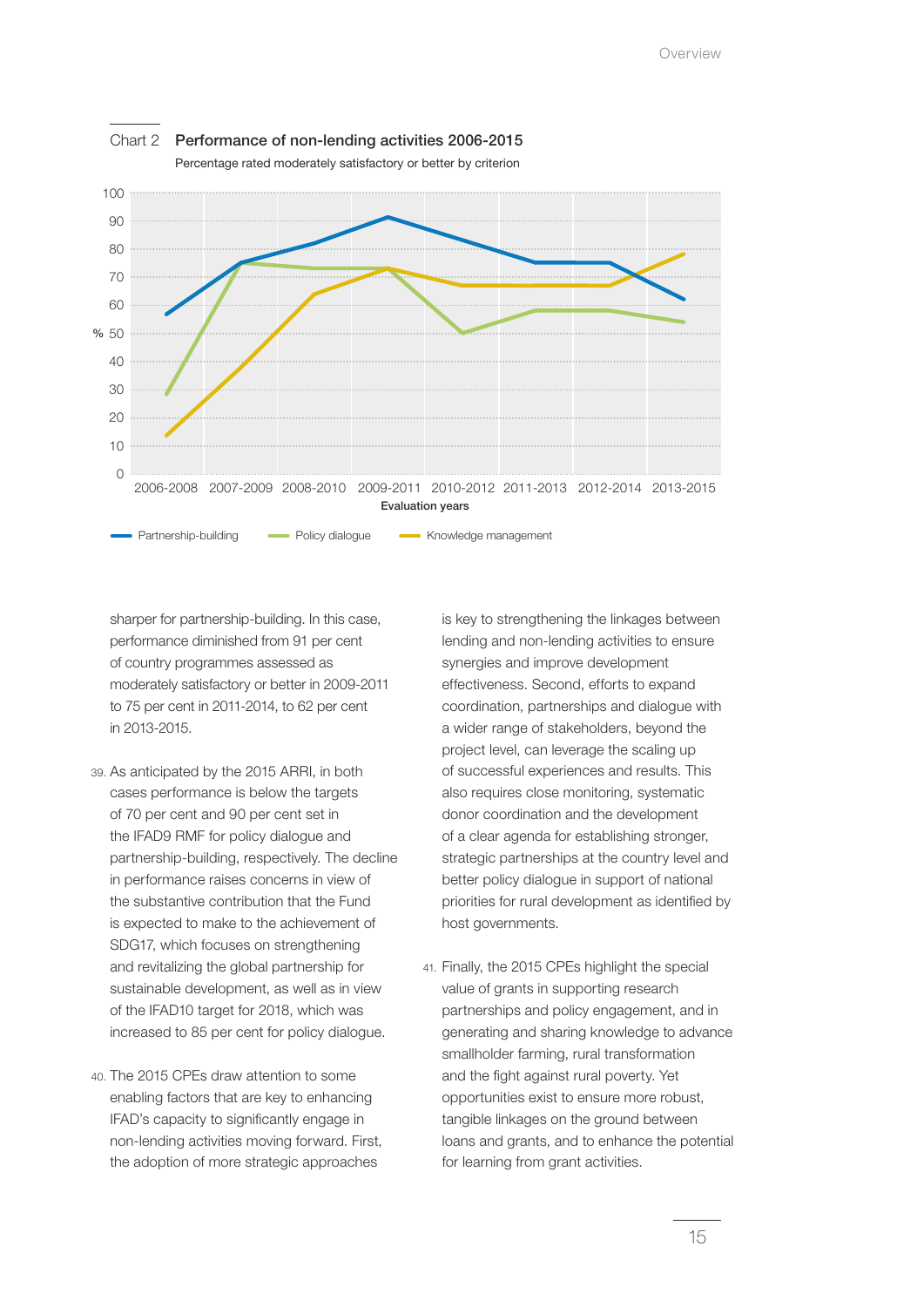- 42. In sum, non-lending activities are crucial to IFAD in leveraging and enabling the deeper impact of its programmes on both policy and operational/financial fronts, including prospects for South-South and triangular cooperation.
- 43. As mentioned earlier, CPEs also assess the COSOP in terms of relevance, effectiveness and overall performance. COSOP relevance is moderately satisfactory or better in 87 per cent of IFAD country strategies, effectiveness in 75 per cent and overall performance in 83 per cent. The majority of the ratings fall in the moderately satisfactory zone, and none of the country strategies is found to be highly satisfactory for any criteria.
- 44. The 2015 CPEs identified several crosscutting issues that merit attention if ongoing and future IFAD country strategies are to be improved. First, methodology, processes and instruments to measure the achievements of non-lending activities at the country level are not yet fully developed in the context of the results frameworks of COSOPs.
- 45. Second, COSOPs do not lay out a clear and actionable agenda for non-lending activities and do not provide an indication of the estimated administrative resources needed to achieve country programme objectives. Third, non-lending activities and IFAD lending operations are not adequately linked. This is important, as the latter generate the experiences and lessons that inform the organization's work in policy dialogue, partnership-building and knowledge management.
- 46. Fourth, the CPEs underlined wide geographical coverage within a country as a constraint on better effectiveness and direct increased attention to non-lending activities. Finally, COSOPs are not based on a "theory of change" – with outputs, outcomes and objectives at the strategic level, few but well-chosen indicators, and

clear integration of contributions from both lending and non-lending activities. In this regard, the corporate-level evaluation (CLE) on IFAD's performance-based allocation system (PBAS) highlights the need for better linkage between the PBAS allocation, project pipeline, sequencing of interventions and corresponding theory of change, so as to leverage the impact of IFAD-financed operations.

# 2016 learning theme on knowledge management: how can operations learn to improve performance?

- 47. As agreed by the Executive Board in December 2015, the learning theme for this year's ARRI is knowledge management, with particular emphasis on how operations can learn to improve performance. IFAD's strategy defines knowledge management as the process of "capturing, creating, distilling, sharing and using know-how". This provides a useful working definition for purposes of this paper, and is in line with most of the literature in the field.
- 48. Knowledge management must be systematic; that is, it needs to involve purposive activity designed to carry out the functions of knowledge capture, creation, distillation, sharing and use through a set of deliberate processes, rather than ad hoc interactions. This is an important point, because, without a system, there may be idiosyncratic knowledge-sharing, but there is no real knowledge management. Thus, underlying the analysis in the present learning theme is the question of the extent to which knowledge management processes in IFAD are organized and applied systematically.
- 49. The learning theme analysis identified several factors that constrain systematization of knowledge management at IFAD, such as insufficient integration of knowledge management into country strategies, limited time and budget availability, few efforts to align human resources and incentives, weaknesses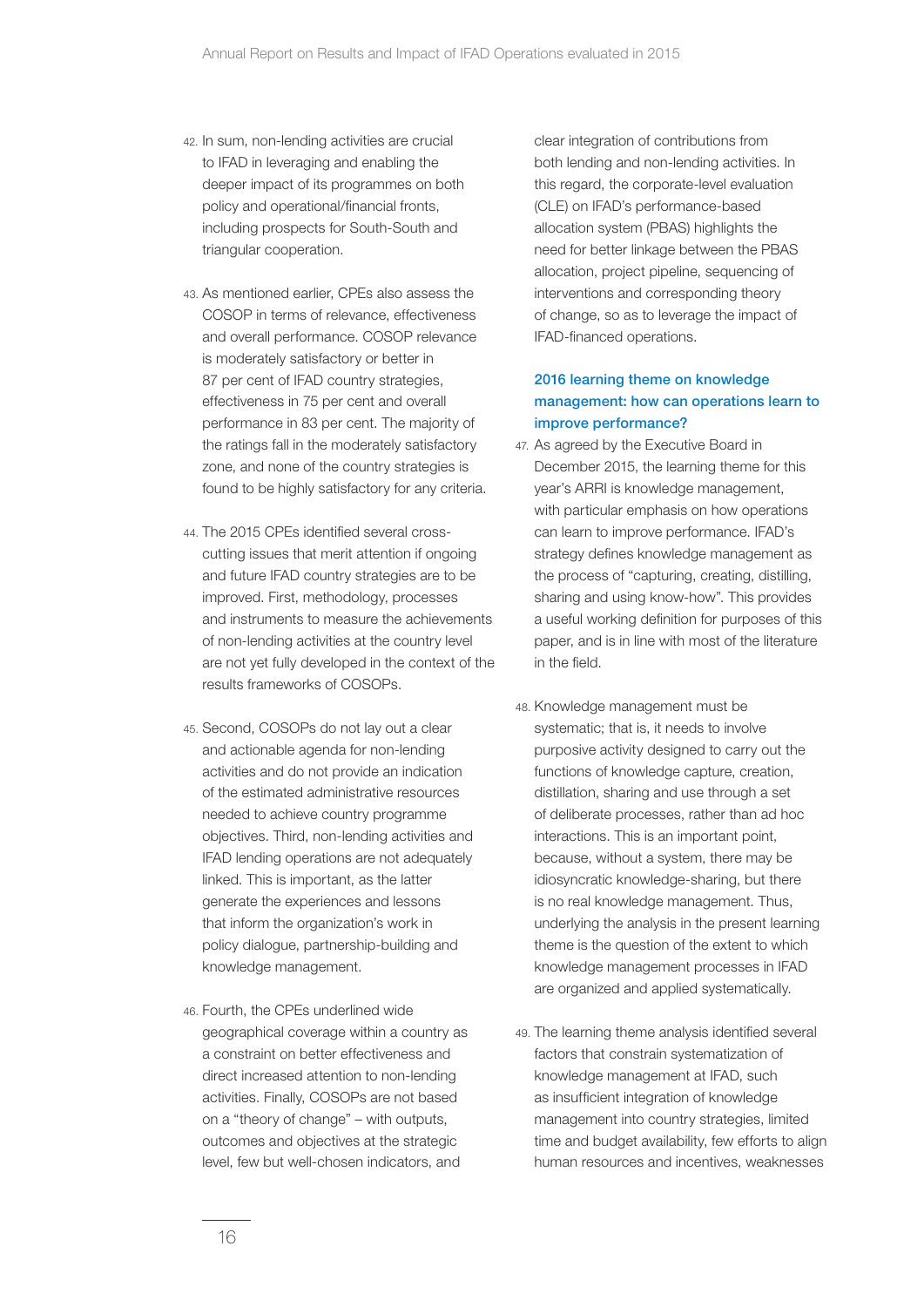in M&E systems and lack of sound empirical impact assessment in most projects. Thus, the analysis proposes the following crosscutting lessons, which could strengthen learning loops to improve IFAD's performance and its overall development effectiveness.

- 50. First, knowledge management performance would greatly benefit from the development and measurement of relevant performance indicators in COSOPs and from the provision of resources commensurate with the knowledge management strategy. At project and country levels, budgeting for knowledge management often relies on grants or on the administrative budget. There is no institution-wide allocation for knowledge management, meaning that it has to compete with other priorities, so funding is uncertain.
- 51. Second, the enhancement of staff knowledge management skills merits consideration moving forward. A better alignment of the staff incentive system with the knowledge management strategy would help to provide clarity to staff on their accountability for learning, and positive motivation to participate actively in knowledge management efforts.
- 52. Third, the ultimate challenge for any knowledge management system, including IFAD's, is to create a culture of knowledge, in which the strategy, systems, financial and human resources, and incentive structure are aligned in a way that facilitates the gathering, dissemination and use of knowledge to improve the organization's effectiveness in reaching its objectives.

## **Conclusions**

53. The 2016 ARRI showed improved performance during IFAD9 on operational priorities such as rural poverty impact, human and social capital and empowerment, innovation and scaling up, and gender equality and women's empowerment. The performance of IFAD and governments as partners has also been improving over

time. This is key, not only for ensuring good project performance, but also for improving partnerships and dialogue beyond the project level and furthering the development agenda towards achievement of the SDGs.

- 54. On the other hand, the 2016 ARRI identified areas of operational performance that merit further attention moving forward in order to raise the project performance bar from moderately satisfactory to satisfactory and highly satisfactory. First, insufficient attention and efforts are devoted to IFAD's targeting strategies at design and during implementation in order to ensure that operations reach all target beneficiaries, in particular the poorest of the poor and other marginalized groups. Second, notwithstanding the positive impact that IFAD-supported operations are having on food security and agricultural productivity, independent evaluations did not find systematic evidence of nutrition-sensitive agricultural practices in the projects examined. Third, recurrent constraints on the management of fiduciary aspects hinder improvements in the performance of IFAD's portfolio. Moreover, despite recent improvements, efficiency, environmental and natural resource management, and sustainability of benefits continue to be persistent challenges to the organization's operational effectiveness.
- 55. At the country level, the 2016 ARRI underlines the importance of expanded coordination and partnership with a wider range of stakeholders (e.g. the private sector, Rome-based agencies, technical ministries) in the context of COSOPs and beyond the project level to leverage the scaling up of successful experiences and results. This also requires close monitoring, systematic donor coordination and the development of a clear agenda for stronger, strategic partnerships at the country level and better policy dialogue in support of national priorities for rural development as identified by host governments.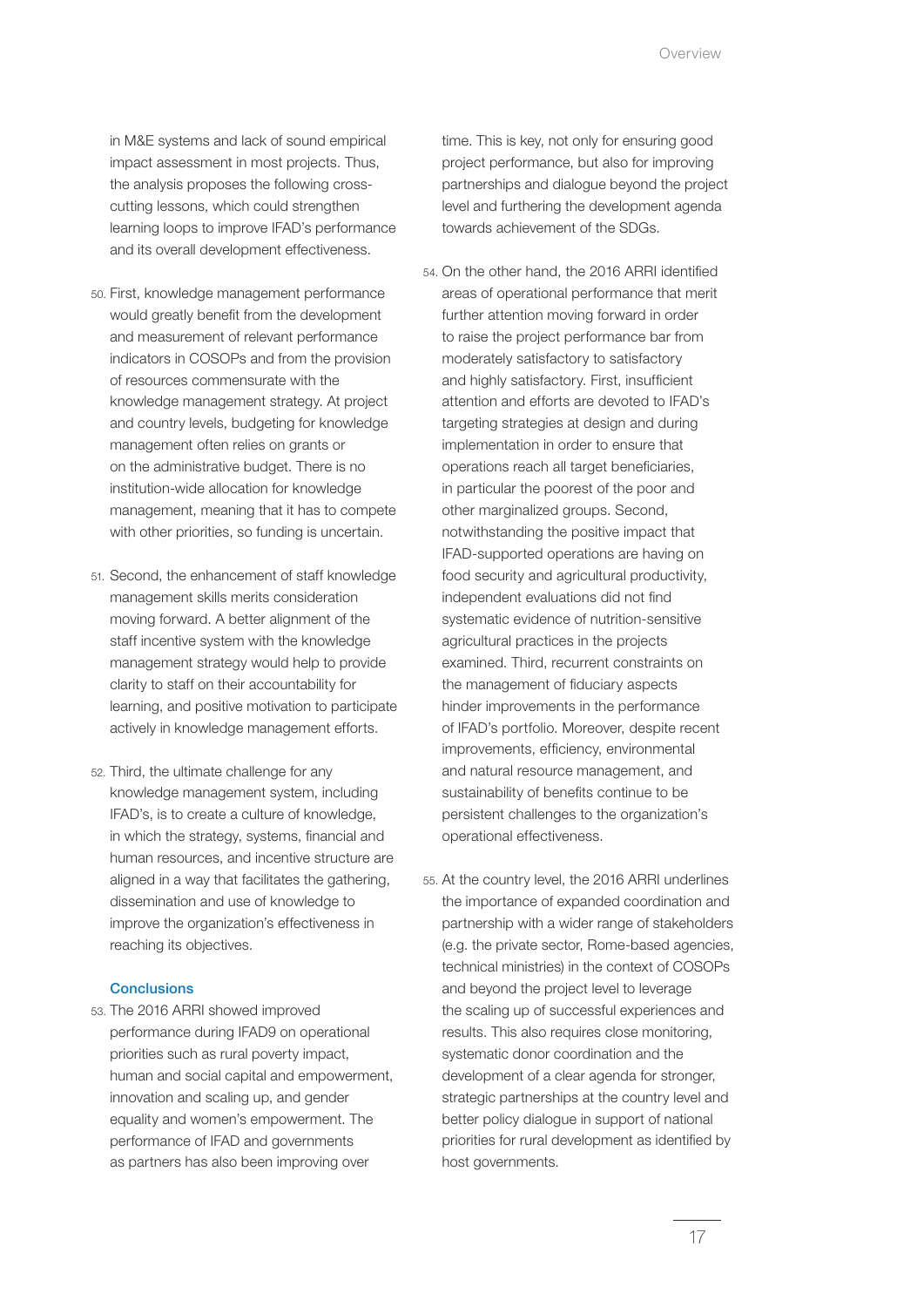- 56. Finally, the 2015 evaluations found limited focus on the mobilization of resources and promotion of incentives to systematize knowledge management in IFAD, establish stronger horizontal and vertical knowledgesharing and knowledge management, and promote further convergence among project, country and institutional levels, instead of seeing projects as separate "islands of excellence".
- 57. The above areas for improvement need to be addressed if IFAD wants to raise the project performance bar from moderately satisfactory to highly satisfactory, and to be at the forefront of the rural transformation envisaged in the context of Agenda 2030 and the SDGs. Thus, the 2016 ARRI offers the following recommendations to address the most urgent challenges.

## Recommendations

- 58. The Board is invited to adopt the following strategic recommendations, which reflect the findings and conclusions of the 2016 ARRI. Four of them are addressed to IFAD Management and include: two recommendations deriving from the analysis of project performance (targeting and nutrition), one recommendation originating from the analysis of CPEs (partnership-building at the country level) and one from the 2016 learning theme on knowledge management.
- 59. Targeting. Evaluations found that project activities are often not sufficiently refined to meet the needs of all intended beneficiaries, in particular those at risk of being excluded, such as indigenous peoples, pastoralists, landless people, migrants and other vulnerable groups. In this respect, it is important that future operations: (i) adapt their approaches and activities to the complexity of contexts and target groups; (ii) further enhance targeting in terms of scope and accessibility to project benefits by poor rural people, paying increased attention to those at risk of being left behind; and (iii) ensure

more disaggregated indicators to track the participation of and benefits for different groups and eventually to demonstrate the effectiveness of project initiatives.

- 60. Food security and nutrition. In line with the Agreement Establishing IFAD, whose core objective is "Improving the nutritional level of the poorest populations in developing countries", and in the context of the 2016- 2018 Action Plan to Mainstream Nutrition-Sensitive Agriculture at IFAD, the 2016 ARRI recommends that all new projects, when relevant, should be nutrition-sensitive, with explicit nutritional objectives, activities and indicators. Moreover, to maximize the contribution of IFAD projects and programmes to better food security and nutrition and the achievement of SDG2, the 2016 ARRI recommends that supervision missions should look at opportunities to accommodate specific actions to ensure that, when appropriate, projects contribute to improved nutrition.
- 61. Partnerships at the country level for learning and scaling up of results.

Evaluations have found that there is scope to improve partnerships with a wider range of actors at the country level in the context of COSOPs. This will leverage better results and complement IFAD's scaling up agenda, including in promoting a better policy and institutional environment in the agriculture sector. Strong partnerships with Romebased agencies, the private sector and technical ministries at the national level should be clearly articulated in COSOPs and implemented through country programme activities. Performance in partnership-building should be closely monitored and reported on in the Report on IFAD's Development Effectiveness (RIDE).

62. Knowledge management. IFAD should invest resources, time and effort more proactively in systematizing knowledge management at all levels, and should align the strategy, systems, financial and human resources, and incentive